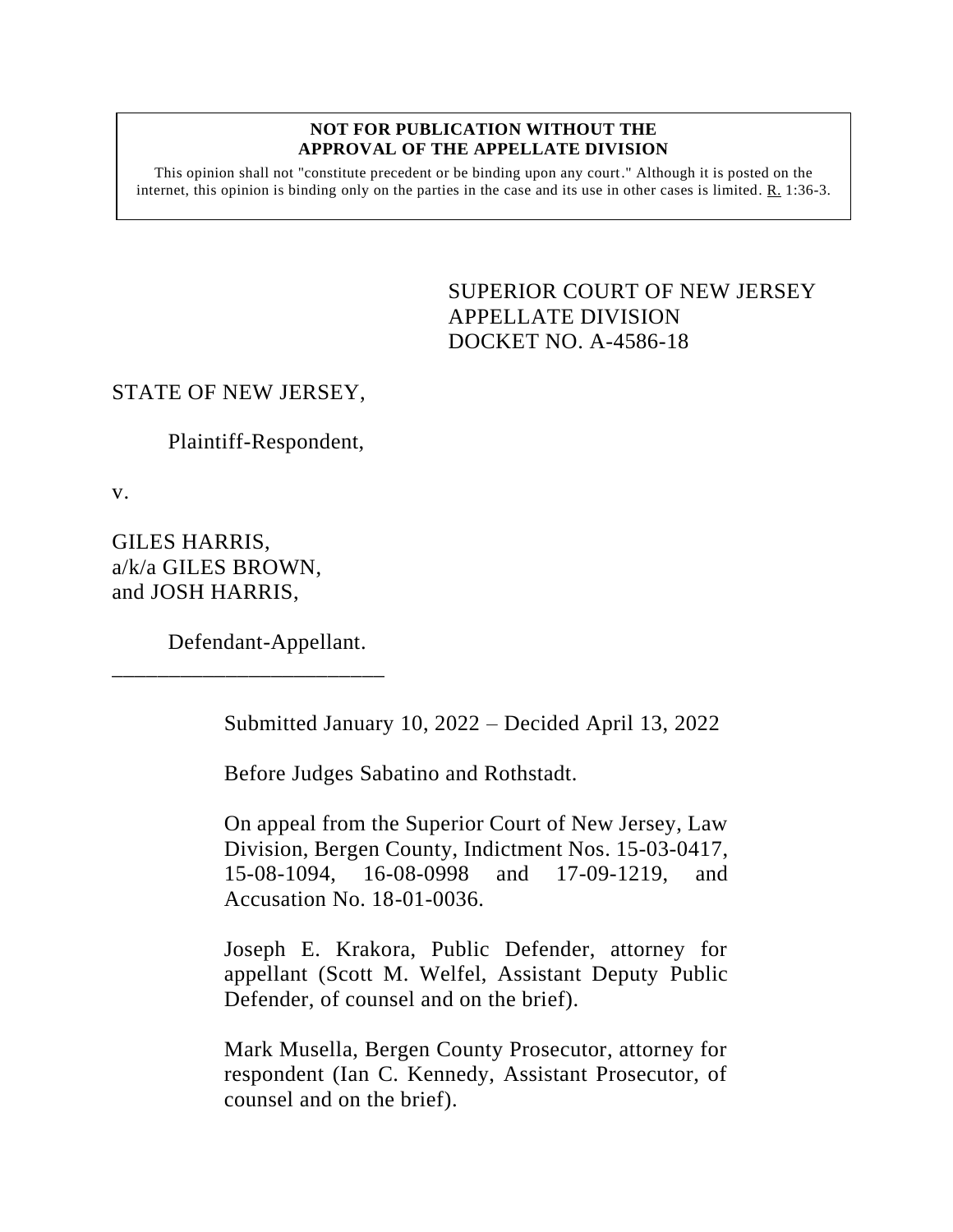#### PER CURIAM

After a trial court judge denied his motion to suppress evidence, defendant Giles Harris also known as Giles Brown and Josh Harris, pled guilty to drug distribution offenses pursuant to a plea agreement. He received an initial sentence of three years imprisonment with an eighteen-month period of parole ineligibility. His sentence was later converted to five years drug court probation, which was eventually terminated based on a violation.

On appeal from his conviction, defendant challenges the trial judge's August 30, 2016 order denying his motion to suppress evidence that was discovered after a police officer ordered defendant's wife, Bonita Brown, to exit her Infiniti vehicle that defendant had been driving. He specifically asserts the following point:

### POINT I

THE MOTION COURT ERRED IN DENYING THE MOTION TO SUPPRESS THE EVIDENCE AS THERE WAS NO REASONABLE SUSPICION TO STOP BROWN OR THE INFINITI, DETECTIVE WOODS LACKED HEIGHTENED CAUTION TO ORDER BROWN TO EXIT THE INFINITI, AND WOODS LACKED REASONABLE SUSPICION TO REQUEST THAT BROWN CONSENT TO A SEARCH OF THE INFINITI.

# A. WOODS LACKED REASONABLE SUSPICION TO STOP BROWN AND THE INFINITI.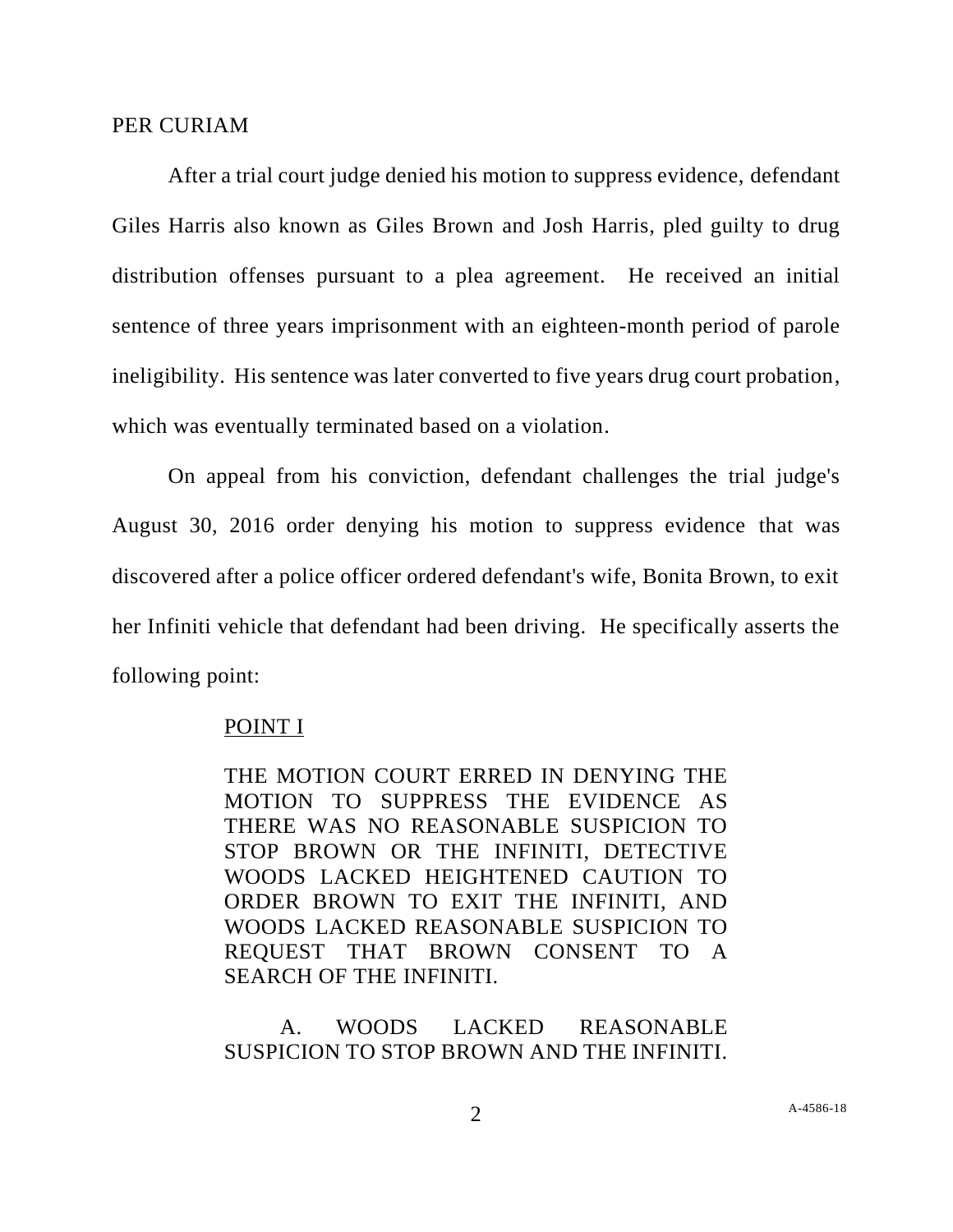B. WOODS LACKED "HEIGHTENED CAUTION" TO ORDER BROWN TO EXIT THE CAR.

C. THE CONSENT SEARCH OF THE INFINITI WAS NOT VALID BECAUSE WOODS LACKED REASONABLE SUSPICION THAT BROWN HAD ENGAGED IN OR WAS ABOUT TO ENGAGE IN CRIMINAL ACTIVITY.

We are not persuaded by defendant's arguments.

The facts upon which the judge relied were developed at a suppression hearing held before her over four days. At the hearing, the officers involved with defendant's and his codefendants' January 9, 2015 arrest testified. They included Elmwood Park Police Department Detectives William Woods and Thomas Kochis, and police officers Daniel Martinez and Francesca Rodriguez. Gerard Robbins, an investigator for the Public Defender, and Brown, who as already noted is defendant's wife, and who was also a codefendant. The testimony is summarized as follows.

On January 9, 2015, after picking up his wife from her place of employment, using her Infiniti vehicle, defendant and his wife drove to a supermarket. While his wife went into the store, defendant remained in her vehicle waiting for her to return. When she came out of the store, she placed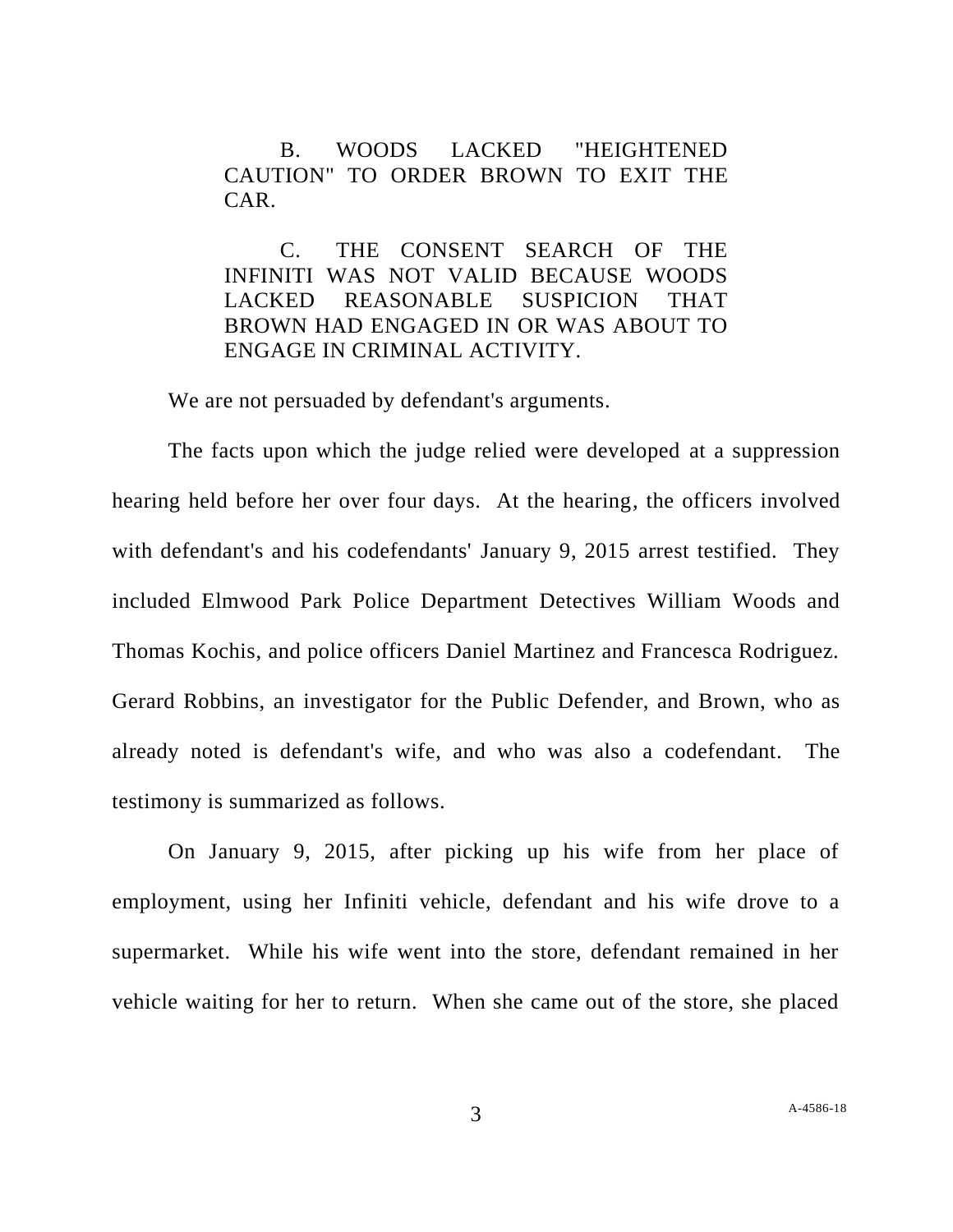her groceries inside and resumed her position in the passenger seat while defendant drove away.

At the same time, Woods was on duty in his unmarked police vehicle in the supermarket's parking lot, which was a known high drug traffic area. While there, he observed another vehicle, a Ford Escape, circling in the parking lot several times until it came to a stop.

Woods, who was approximately ten feet away from the vehicle, watched from his car as defendant stopped and parked the Infiniti behind the Ford. Rather than being parked in parking stalls, the two vehicles were stopped in one of the parking lots' driving lanes. After parking, defendant vacated his vehicle and walked towards the passenger side of the Ford.

Woods then observed defendant take out white glassine envelopes from his pocket and hand them to one of the other vehicle's occupants in exchange for money. Based on his experience as a police officer, Woods believed that he had just witnessed a drug transaction involving the sale of what he suspected to be heroin by defendant.

As defendant was leaving the side of the other vehicle and walking back to his wife's vehicle, Woods approached him, identified himself as a police officer and directed defendant to stop. In response to Woods's inquiry,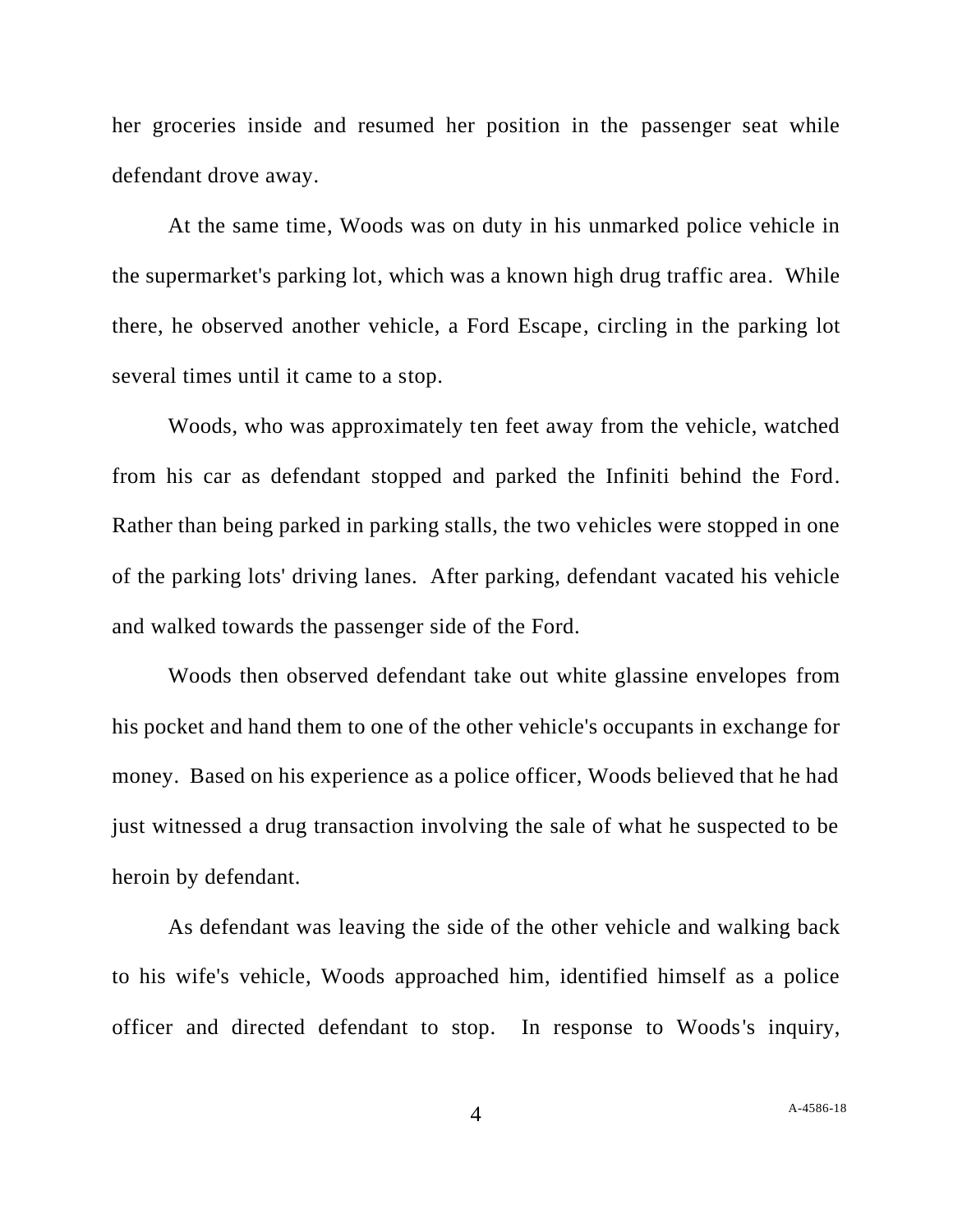defendant told the detective that he had just provided a cigarette to one of the Ford's occupants. In addition to speaking to defendant, Woods conducted a patdown but did not find any contraband or weapons on defendant.

As Woods completed defendant's pat-down, the Ford attempted to drive away. Woods stopped the vehicle by banging on the car's exterior and telling the driver to remain. The detective then contacted his department and asked for backup. In response, another detective and four other officers arrived at the scene within minutes.

Once the backup arrived, Woods turned his attention to defendant's wife, who had remained in her car in the passenger seat. She explained that she had just finished shopping and provided the detective with the car's registration.

While speaking to Brown, Woods observed the interior of her car and did not see any contraband nor had he witnessed Brown doing anything that raised any concerns. Nevertheless, Woods asked Brown to exit the vehicle so he could request her consent to search her vehicle. In response to Woods's direction, Brown vacated the vehicle.

Immediately after Brown exited from the vehicle, Woods saw what appeared to be ripped newspaper with what he believed were edges of two white glassine envelopes that he suspected contained heroin sticking out from a floor

5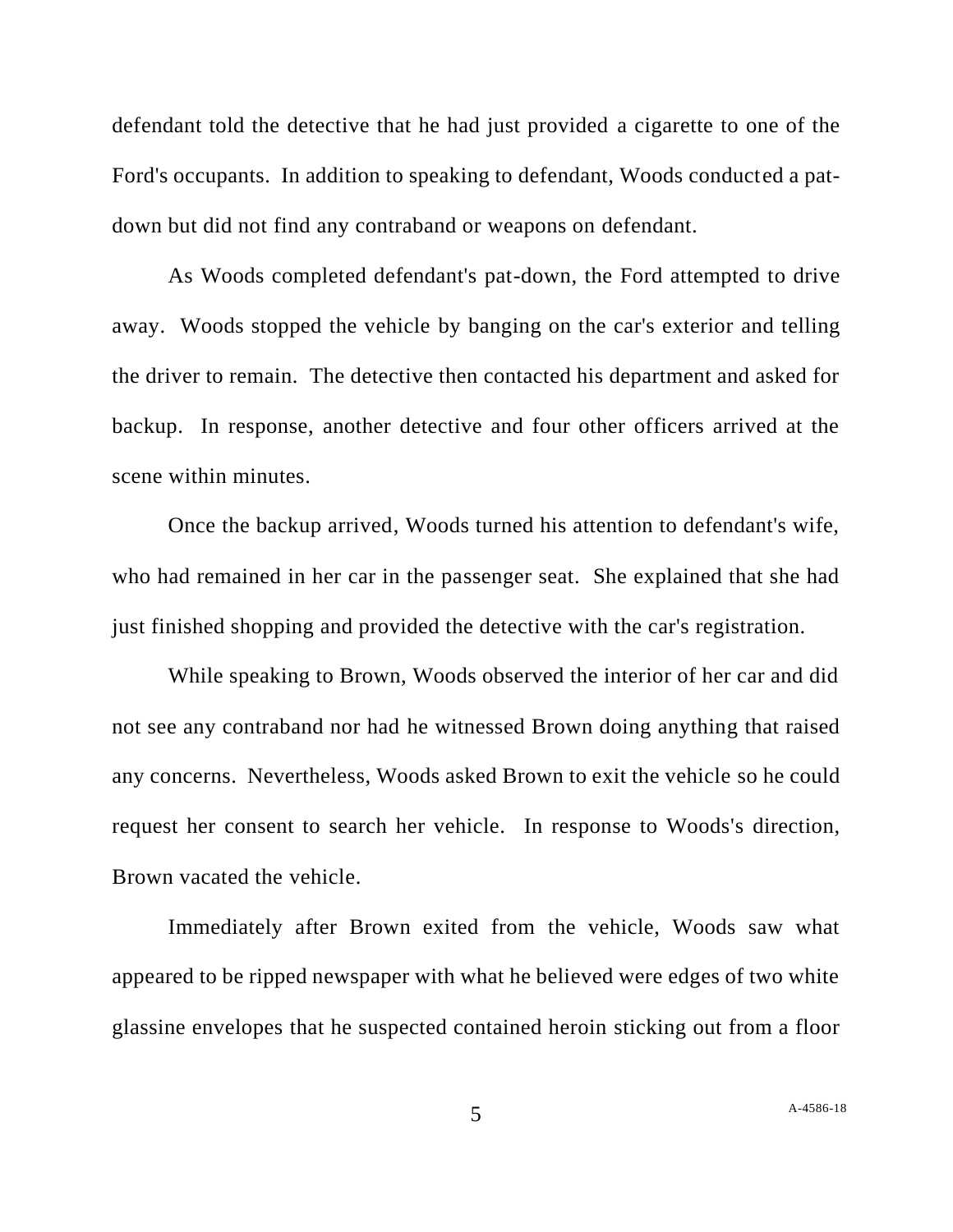mat on the passenger side. After having another officer, Martinez, look at the same, Woods removed from the car forty-three glassine envelopes containing suspected heroin.

Without presenting Brown with any consent forms, Woods then asked Brown if she would consent to his search of the entire vehicle. In doing so, he advised her of her right to refuse.

Although there were other officers at the scene who may have had consent forms, which Woods claimed he did not have one that day, he did not present such form to Brown at that time. According to Woods, Brown who did not have possession of the car all day, verbally agreed to allow the officers to search the vehicle. However, according to Brown, she did not consent to the search. She testified that Kochis, not Woods, requested her consent to search, and after she refused, Kochis said that he was going to search the vehicle even if she did not consent and he would "lock [her] up."

The search of the vehicle yielded two clear plastic bags containing crack cocaine and two knives. With that, the officers arrested defendant. Thereafter, both defendant and his wife were transported to the police station, where officers asked Brown for the first time to sign a consent form. She refused. Brown was also placed under arrest.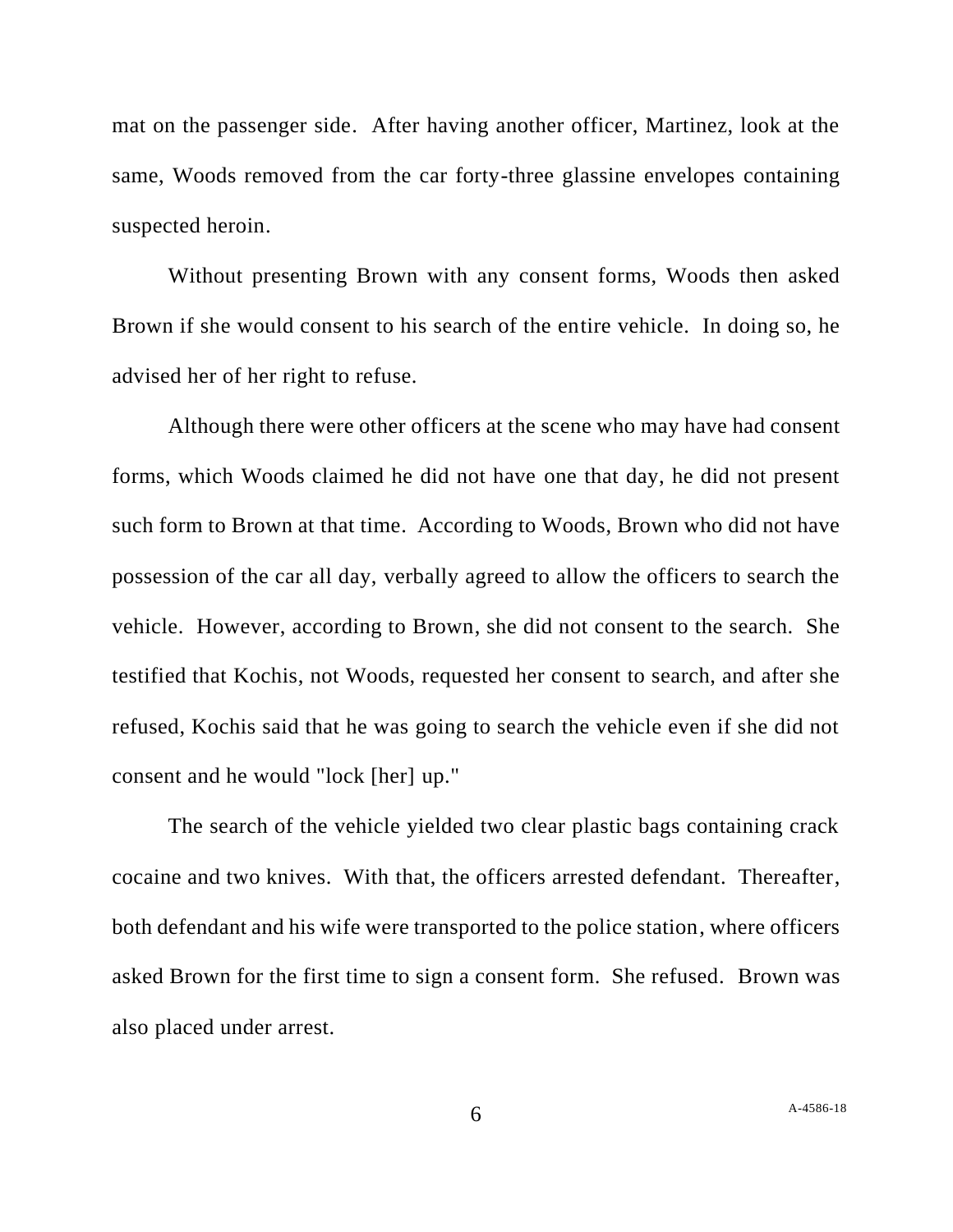While Woods was engaged with defendant and his wife, Kochis was dealing with the occupants of the Ford Escape, who were identified as codefendants Jason Cook, the driver, and Kaytie Hazekamp, the passenger. During his encounter with the two, as they were providing the detective with their credentials, Kochis observed drug paraphernalia in the center console of the vehicle and what he identified as empty glassine envelopes in the area of the driver's armrest.

Upon seeing those items, Kochis had the occupants exit their vehicle and after initially denying his accusations about the presence of drugs, Hazekamp handed the detective some crack cocaine. The detective then told the two that he was going to pat them down and as he approached to do so, Cook handed Kochis a small amount of heroin.

As a result, Kochis sought to obtain Cook's consent to search his vehicle and advised him that he did have the right to refuse at any time. However, Kochis did not use a written consent form as it was his understanding his department did not require them. According to Kochis, Cook consented to the search of the vehicle and that search revealed a crack pipe and more empty glassine envelopes which, based on his experience and training, was understood to be used in the packaging of heroin. The search also yielded three hypodermic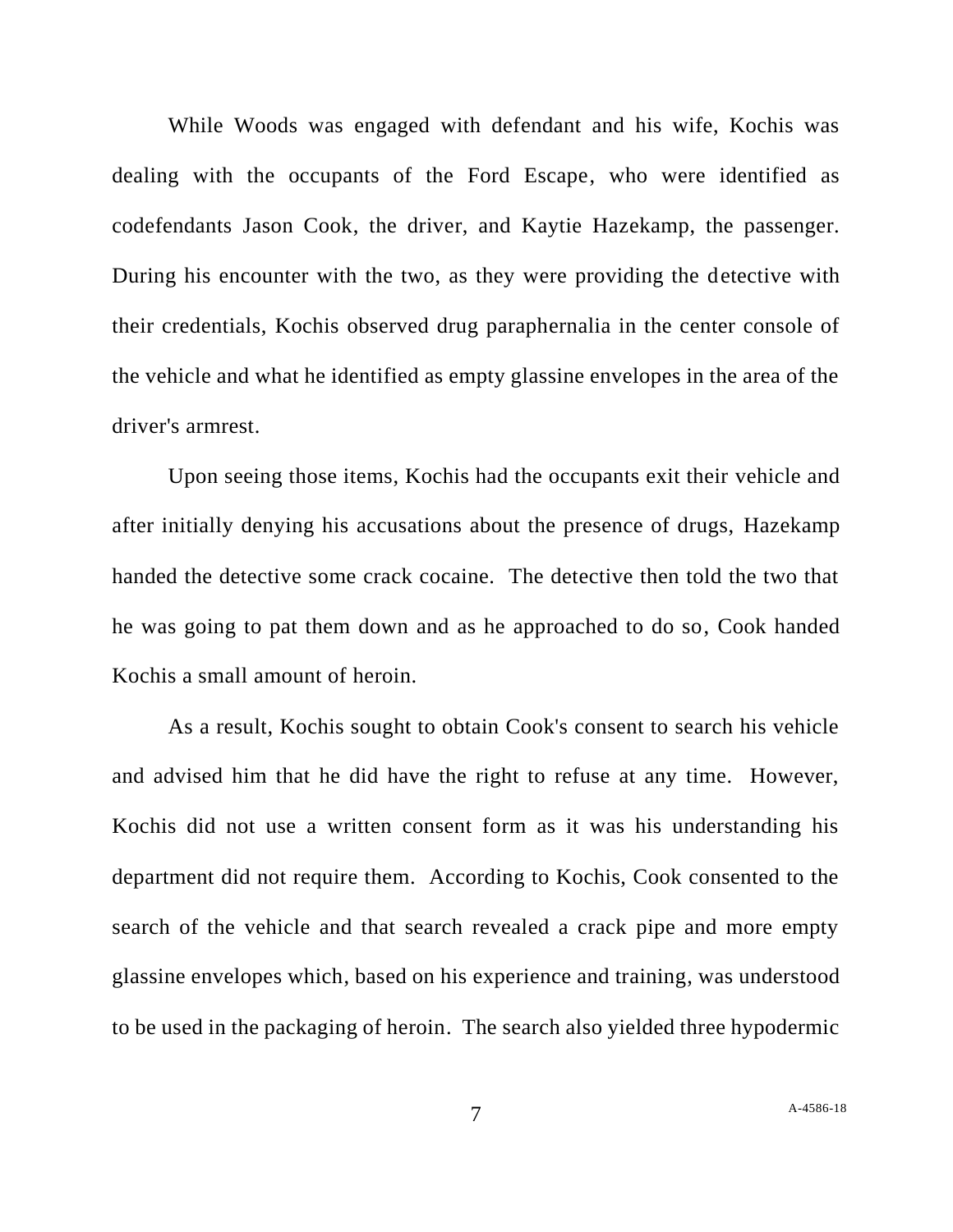syringes. With that, Kochis arrested Cook and Hazekamp, and they were transported to the police station.

Thereafter a grand jury indicted all four individuals involved with the January 9 incident. Defendant was specifically charged with two counts of third-degree distribution of controlled dangerous substances (CDS), N.J.S.A.  $2C:35-5(a)(1)$  and (b)(3); two counts of third-degree possession of CDS, N.J.S.A. 2C:35-10(a)(1); and fourth-degree unlawful possession of a weapon, N.J.S.A. 2C:39-5(d).

Later, defendant filed, pro se, a motion to suppress the evidence seized that led to his arrest. As noted, the trial court judge conducted an evidentiary hearing over four days and thereafter issued her order denying relief accompanied by her written decision.

In her decision, the judge summarized the testimony of each of the witnesses and then explained in detail the parties' arguments. The judge then turned to the applicable law governing investigatory stops by police officers, warrantless searches, and the principles governing the determination of whether a party voluntarily consented to a warrantless search.

Addressing Woods's stop of defendant and his wife and then the other car, the judge noted that the stop occurred in "a high crime area, particular for drug

8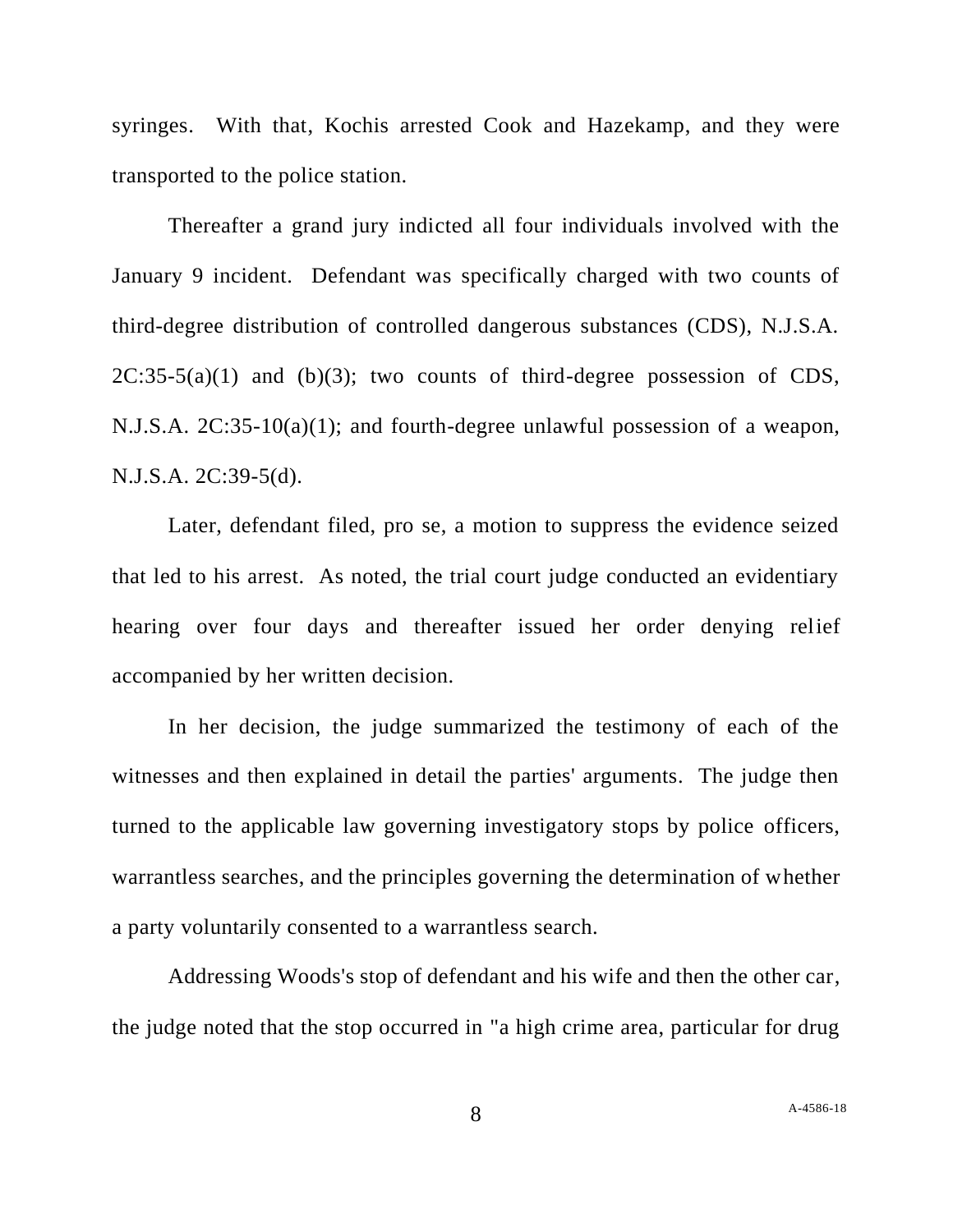activity." And, she observed that the two vehicles stopped in a parking lot and parked their vehicles away from the store "in configurations suggesting they were engaged in activity other than parking to go to the store." Reviewing the totality of the circumstances, including Woods's observations from his vehicle, the judge concluded that "Woods had a reasonable belief that an illegal drug sale had occurred. Thus[,] the stop was warranted."

The judge then turned to the issue of consent. The judge initially observed that there was no dispute that Woods "did not have Brown sign a consent to search form, [but] it [was] apparent from all the law enforcement officers who testified, such form [was] not required in the [B]orough of Elmwood Park." The judge then found credible Woods's testimony that "he advised Brown that she had the right to refuse the search, she must be present during the search, and she could stop the search at any time." The judge found no significance to the fact that Brown refused to sign the consent form that was presented to her when she was later brought to the police station.

The judge also observed that although defendant argued that the consent was invalid because Brown did not sign a consent form, he did not "cite to any authority suggesting such form is mandated by either the [s]tate or the Borough of Elmwood Park." She noted that the lack of that requirement was confirmed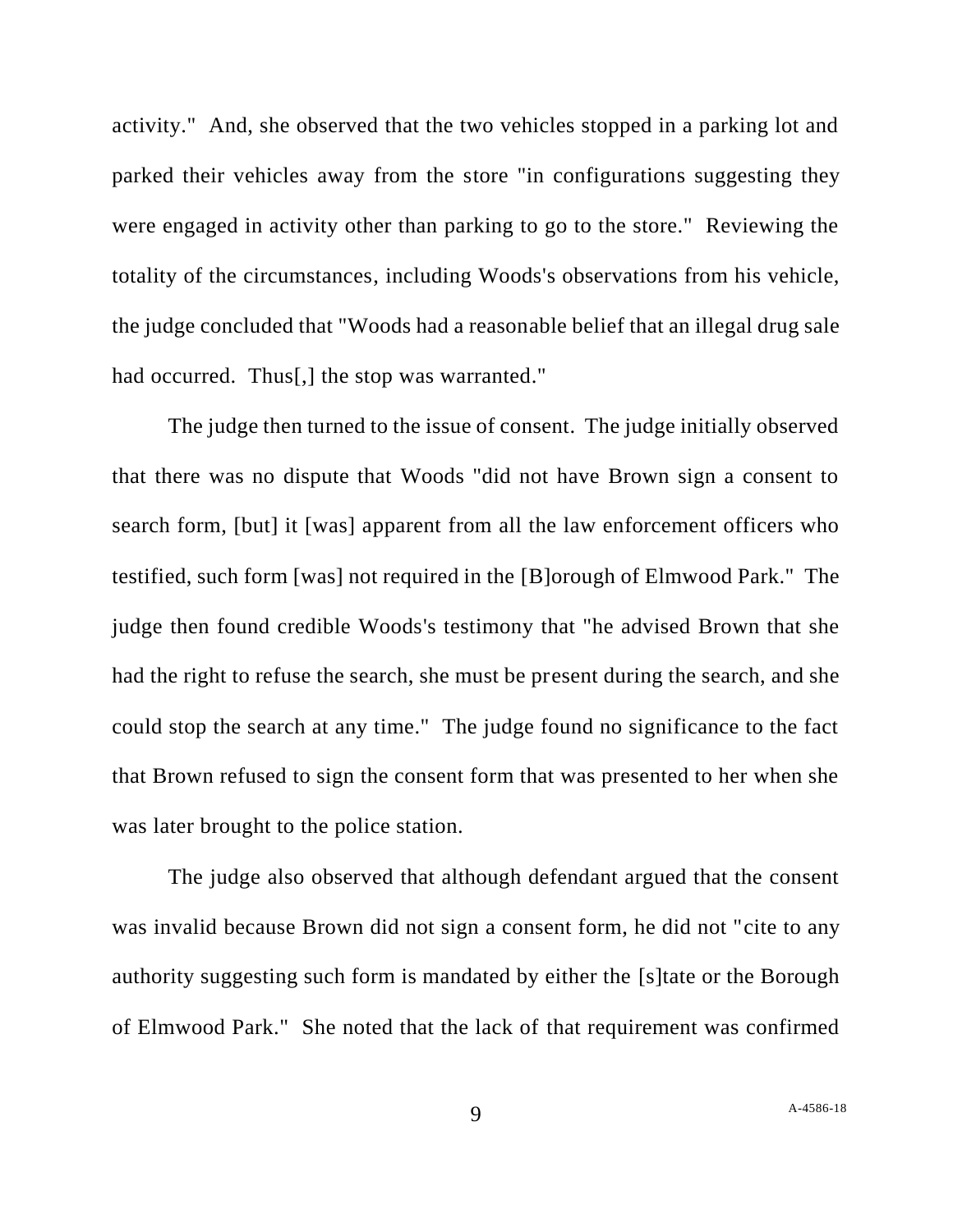by the testimony of the other officers at the hearing. The judge concluded that "the use of the form is discretionary." Not only was it insignificant that the officers didn't have Brown sign a consent form, but it was also "not fatal that several of the officers . . . were unable to recite the consent form verbatim," especially since "they were able to [re]cite the salient points of the requirement, [including that Brown] had the right to refuse the search, she must be present during the search, and she could stop the search at any time." The judge concluded that "the testimony of Woods and Kochis [was] credible that Brown [verbally] consented to the search of her vehicle." Therefore, "the State met its burden that the search was voluntarily provided." For that reason, the judge denied defendant's motion.

On November 10, 2016, defendant pled guilty to count two of the indictment which charged him with distributing CDS, N.J.S.A.  $2C:35-5(a)(1)$ and N.J.S.A.  $2C:35-5(b)(3)$ .<sup>1</sup> Thereafter, defendant was sentenced and, as already noted, that sentence was later modified to allow defendant to enter into drug court probation from which he was ultimately terminated but not returned to prison.

<sup>&</sup>lt;sup>1</sup> On the same day, defendant pled guilty to other unrelated charges arising from a different indictment and an accusation.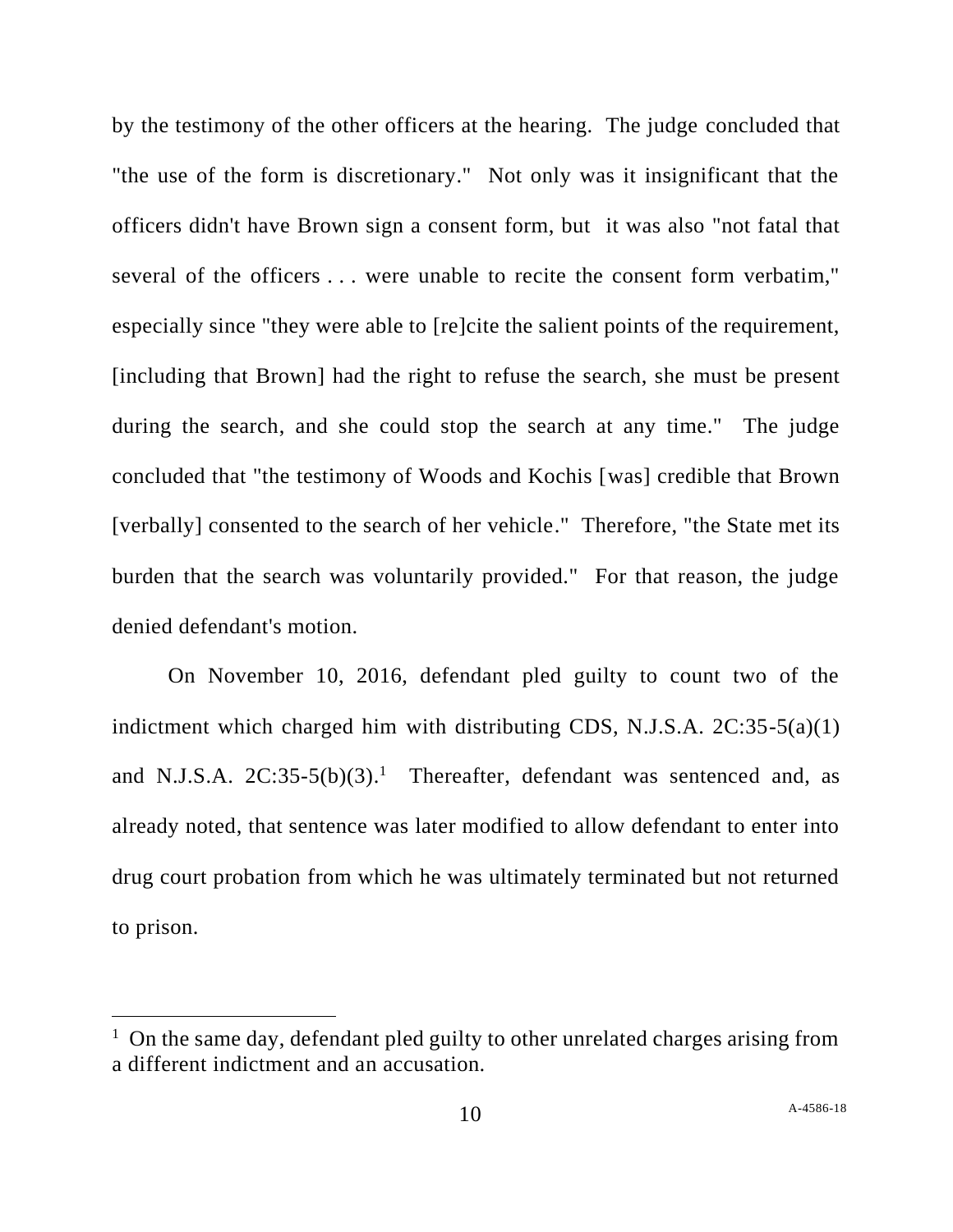On appeal, defendant challenges his conviction by arguing that the denial of his suppression motion was improper because "there was no reasonable suspicion" for detaining Brown, no basis to have her exit the vehicle, and no facts supporting a finding of reasonable suspicion to support the officers' request to search the vehicle. The lynchpin to all three contentions, therefore, is that the officers had no legal basis to ask Brown to exit the vehicle. According to defendant, had they let Brown remain in the vehicle, the officers would not have discovered the evidence seized after the search. We find no merit to defendant's contentions.

At the outset, we acknowledge the deference we afford to trial court judges' findings made after holding a suppression hearing. In our "review [of] a trial court's denial or grant of a motion to suppress, we 'defer to the factual findings of the trial court so long as those findings are supported by sufficient evidence in the record.'" State v. Vincenty, 237 N.J. 122, 131-32 (2019) (quoting State v. Hubbard, 222 N.J. 249, 262 (2015)). We defer to the trial court's factual findings unless they are "clearly mistaken." State v. Hathaway, 222 N.J. 453, 467 (2015). In contrast, "[a] trial court's interpretation of the law . . . and the consequences that flow from established facts are not entitled to any special deference." State v. Gamble, 218 N.J. 412, 425 (2014).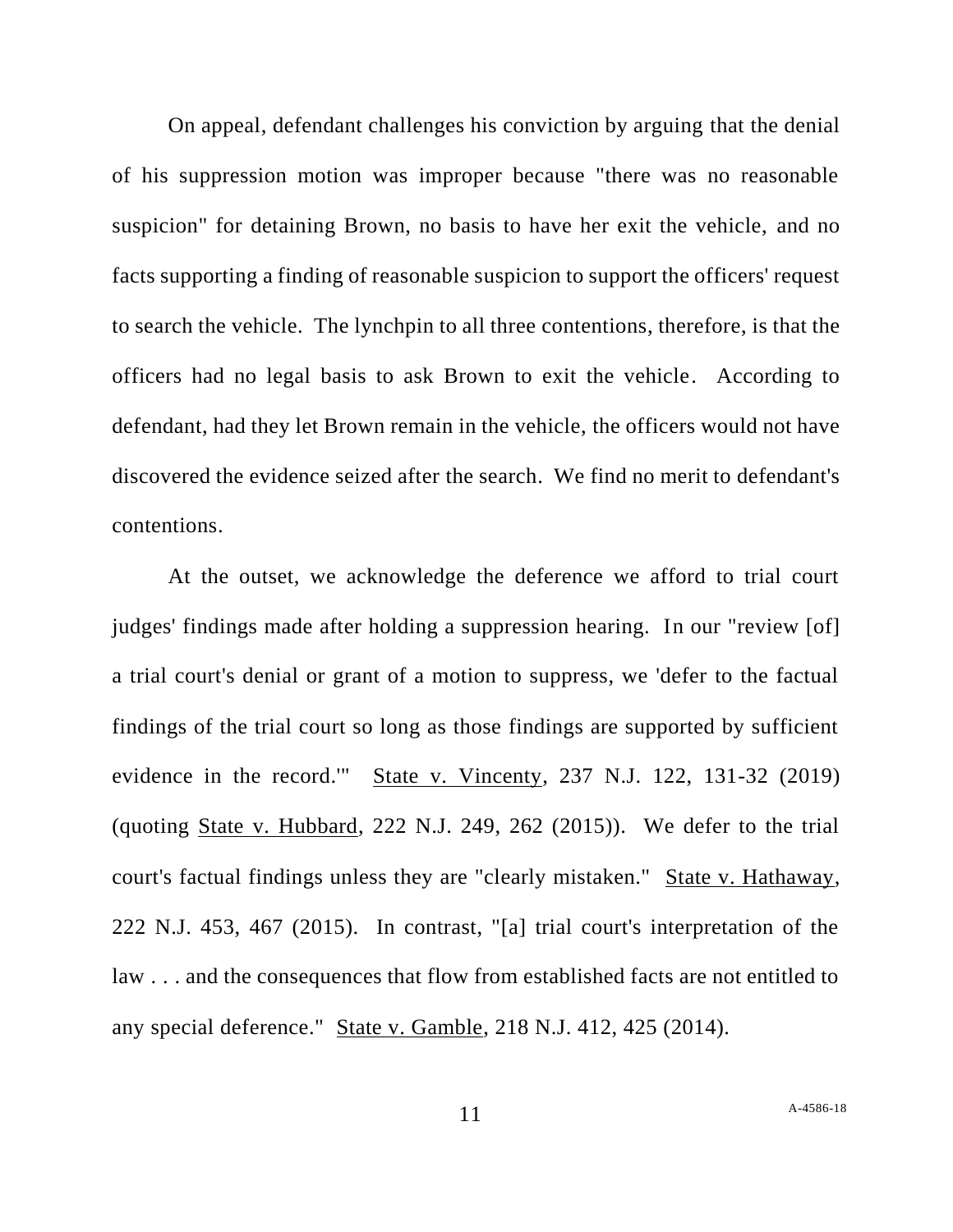Having considered defendant's contentions in light of the record and the applicable principles of law, we affirm the denial of his suppression motion substantially for the reasons expressed by the trial court judge in her thoughtful written decision. We add only the following comments.

In State v. Carrillo, 469 N.J. Super. 318, 335 (App. Div. 2021) (reversing a trial court's order denying defendant's suppression motion and remanding for a testimonial hearing on unresolved material issues of fact), we summarized the circumstances that would warrant the removal of a passenger where the driver had been initially stopped for a motor vehicle violation. There we stated the following:

> Under our State Constitution, "an officer must be able to point to specific and articulable facts that would warrant heightened caution to justify ordering the occupants to step out of a vehicle detained for a traffic violation." State v. Smith, 134 N.J. 599, 618 (1994). An "officer need not point to specific facts that the occupants are 'armed and dangerous,'" as the officer would under Terry v. Ohio, 392 U.S. 1, 27 (1968), to justify conducting a protective pat-down for a weapon (a standard we discuss at greater length below). See Smith, 134 N.J. at 618. Instead, the officer must identify "facts in the totality of circumstances that would create in a police officer a heightened awareness of danger that would warrant an objectively reasonable officer in securing the scene in a more effective manner by ordering the passenger to alight from the car." Ibid.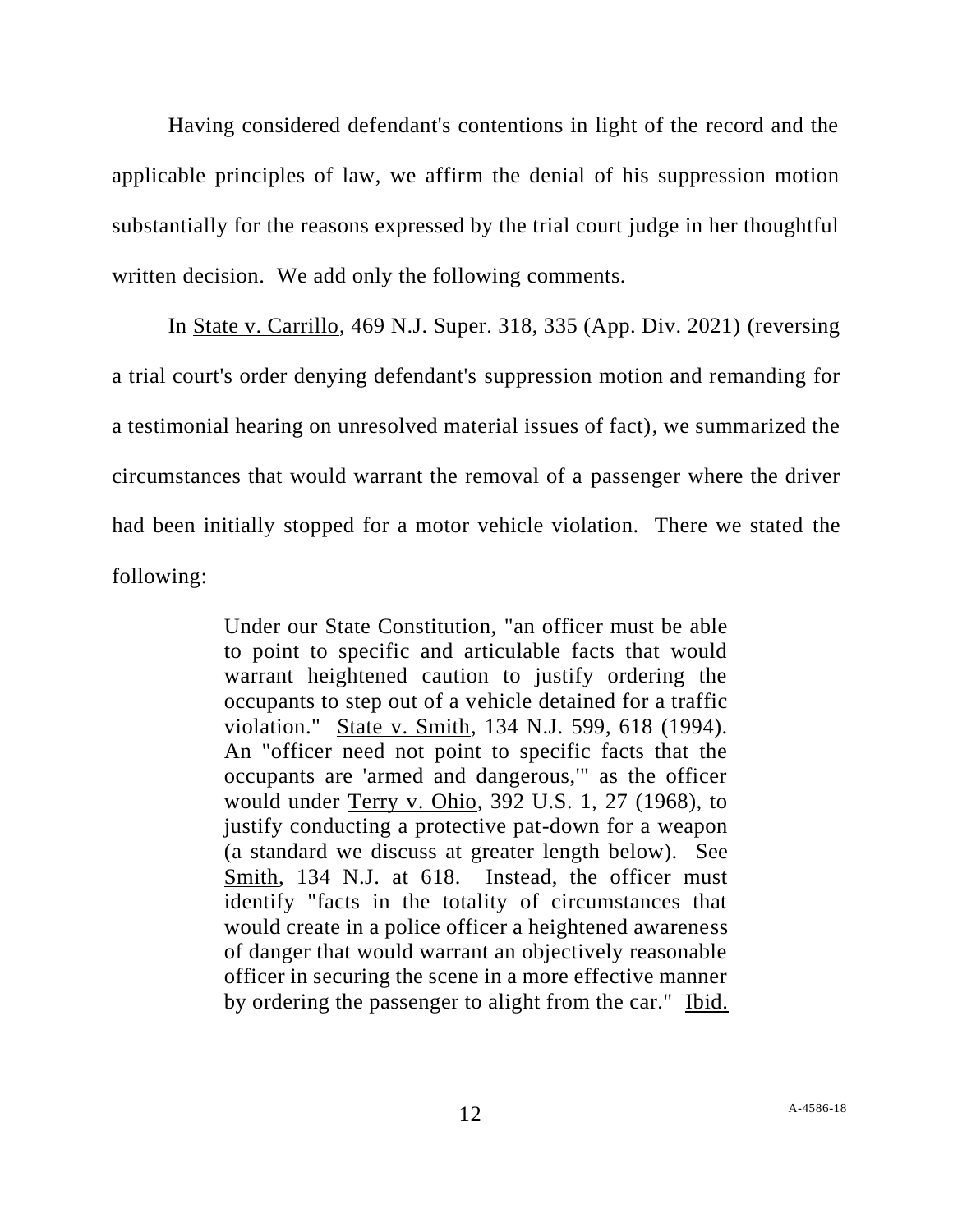[Carrillo, 469 N.J. Super. at 335; see also State v. Bacome, 228 N.J. 94, 107 (2017) ("reaffirm[ing] the Smith heightened-caution standard for questions of passenger removal").]

Here, the officers' interactions with Brown did not arise from a motor vehicle violation attributable solely to defendant's actions as a driver of the vehicle. Rather, they arose from Woods witnessing what he had probable cause to believe was a drug transaction involving defendant, who alighted from Brown's vehicle, was then observed exchanging suspected heroin for money and heading back to Brown's vehicle, and being found with no additional drugs or other contraband on his person. Minimally, those observations gave rise to at least a "heightened-awareness" that the vehicle and its occupants, both defendant and Brown, were involved in a criminal activity far beyond a motor vehicle violation, even without Woods or any other officer witnessing any specific suspicious conduct by Brown. State v. Mai, 202 N.J. 12, 25 (2010) (declaring that an officer's instruction to a passenger to alight from a car after forming an "articulable suspicion short of probable cause to believe that a crime had been committed" "is entirely consistent with our established jurisprudence"); see also Wyoming v. Houghton, 526 U.S. 295, 304-05 (1999) ("a car passenger . . . will often be engaged in a common enterprise with the driver, and have the same interest in concealing the fruits or the evidence of